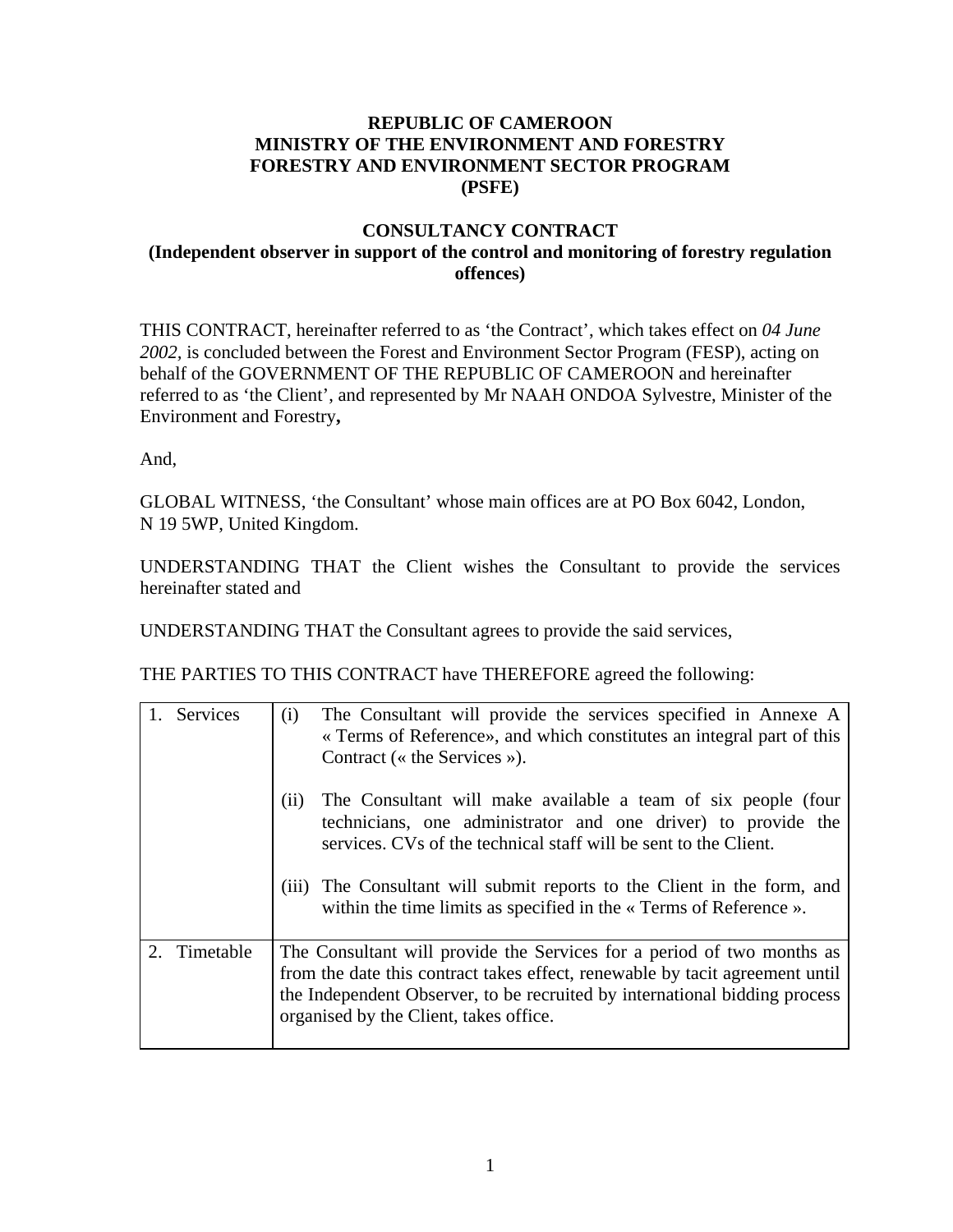| 3. Payment | A.        | Maximum amount                                                                                                                                                                                                                                                                                                                                                                                                                                                                                                |
|------------|-----------|---------------------------------------------------------------------------------------------------------------------------------------------------------------------------------------------------------------------------------------------------------------------------------------------------------------------------------------------------------------------------------------------------------------------------------------------------------------------------------------------------------------|
|            |           | For the Services provided in accordance with Annexe A, the<br>Client will pay the Consultant a maximum amount equivalent<br>to sixty thousand (60,000) American dollars excluding taxes.<br>This maximum amount includes the total of the Consultant's<br>expenses, benefits and any tax obligations for which it may be<br>liable.                                                                                                                                                                           |
|            |           | The cost of the services that constitute the object of this<br>contract is paid as consultancy fees from the PHRD grant<br>designed for the preparation of the Forest and Environment<br>Sector Programme provided by the Japanese government, in<br>accordance with grant letter PHRD No. TF026877 of 11<br>December 2001. The VAT based on these payments will be<br>paid from the Cameroon State budget.                                                                                                   |
|            | <b>B.</b> | Timetable of payments                                                                                                                                                                                                                                                                                                                                                                                                                                                                                         |
|            |           | The timetable of payments is the following:                                                                                                                                                                                                                                                                                                                                                                                                                                                                   |
|            |           | 30% of the maximum amount on signing of this contract;                                                                                                                                                                                                                                                                                                                                                                                                                                                        |
|            |           | 40% of the maximum amount on submission of the first<br>monthly activity report;                                                                                                                                                                                                                                                                                                                                                                                                                              |
|            |           | The balance on submission of the second monthly activity<br>report.                                                                                                                                                                                                                                                                                                                                                                                                                                           |
|            | C.        | <b>Conditions of Payment</b>                                                                                                                                                                                                                                                                                                                                                                                                                                                                                  |
|            |           | Payments will be made by direct transfer, in US dollars, to the<br>Consultant's account, details of which are as follows: Account<br>name: Global Witness, Account number: 65005396-00, Sort<br>Code: 08-90-61, bank's address: Co-operative Bank, Olympic<br>House, 6 Olympic Court, Salford M5 2QP, Swift code:<br>CPBKGB22. These payments will be made within the 30 days<br>following the date on which the Consultant presents invoices,<br>in duplicate, to the Coordinator designated in paragraph 4. |
|            |           |                                                                                                                                                                                                                                                                                                                                                                                                                                                                                                               |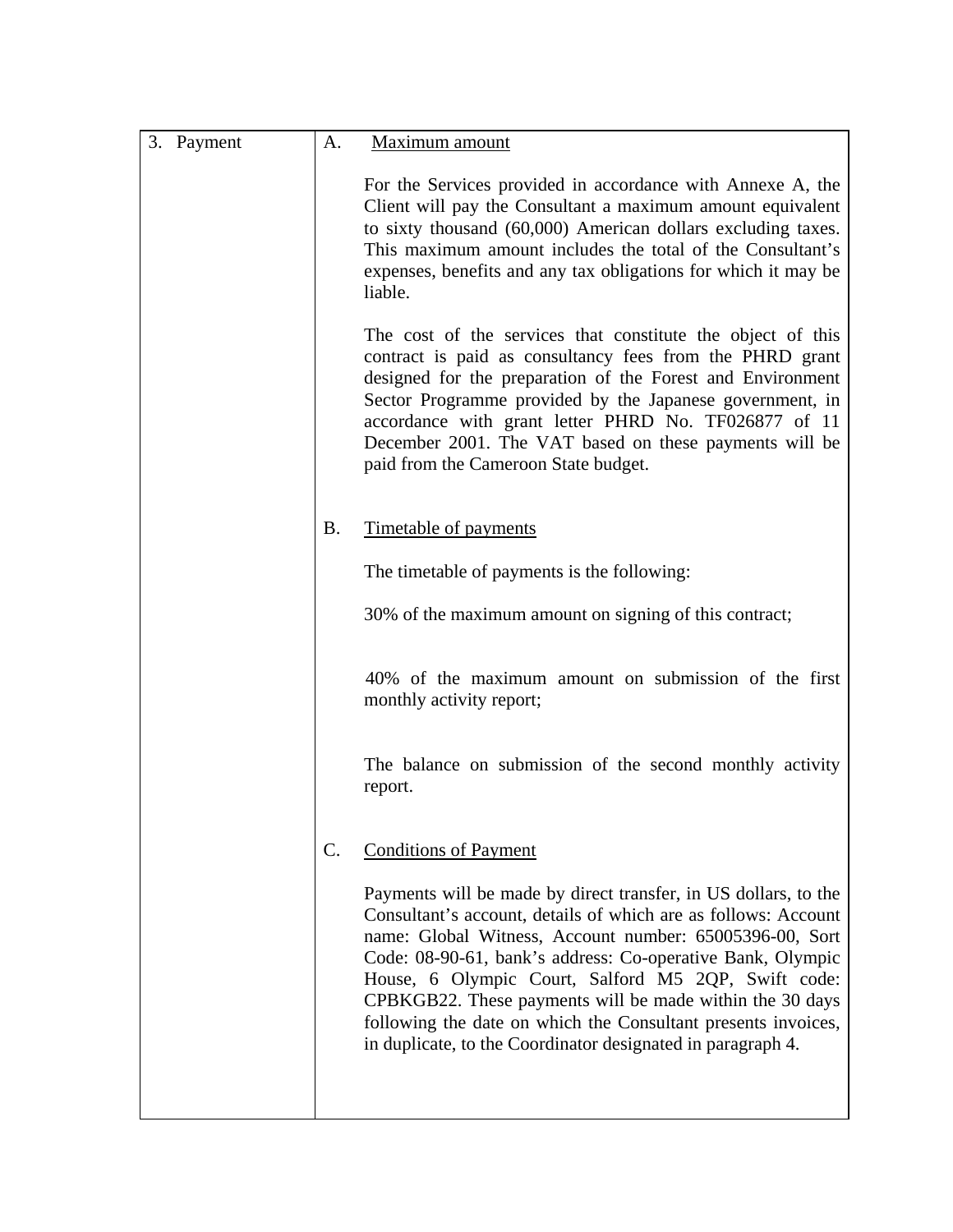|                                             | D. Interest due on delayed payments.                                                                                                                                                                                                                                                                                                                                                                                                                                                                                |  |
|---------------------------------------------|---------------------------------------------------------------------------------------------------------------------------------------------------------------------------------------------------------------------------------------------------------------------------------------------------------------------------------------------------------------------------------------------------------------------------------------------------------------------------------------------------------------------|--|
|                                             | If the Client fails to make payment within a period of thirty<br>one (31) days starting from the date of submitting invoices, in<br>duplicate, to the Coordinator designated in paragraph 4, interest<br>will be paid to the Consultant for each day of delay at a rate of<br>twelve (12) percent.                                                                                                                                                                                                                  |  |
| 4. Project<br>Administration                | A.<br>Coordinator.<br>The Client designates Mr BENGONO BELINGA Hyrceinte,<br>coordinator of the Forest and Environment Sector Program, as<br>Coordinator. The Coordinator is responsible for coordinating<br>activities covered by the Contract, for receiving and approving<br>reports on the general progress of activities, as well as<br>receiving and approving invoices for payment.                                                                                                                          |  |
|                                             | <b>B.</b><br>Reports<br>Monthly activity reports, to be distinguished from the mission<br>reports provided for in the « Terms of Reference », will serve<br>as a basis for payments, which will be made in accordance with<br>paragraph 3.                                                                                                                                                                                                                                                                          |  |
| 5. Performance<br>standards                 | The Consultant undertakes to provide the Services to the highest<br>professional and deontological standards.                                                                                                                                                                                                                                                                                                                                                                                                       |  |
| 6. Duty of<br>confidentiality               | For the duration of this Contract, the Consultant is required to refrain<br>from divulging the content of mission reports not yet published, in<br>accordance with the publication procedure provided for in the<br>« Terms of Reference ».                                                                                                                                                                                                                                                                         |  |
| 7. Property of<br>Documents and<br>Products | All documents or support used by the Consultant, for reporting<br>purposes to the Client and within the context of this Contract, will<br>become - and remain - the property of the Client, and the Consultant<br>will hand them over to the Client prior to termination or completion<br>of this Contract. The Consultant may retain a copy of all documents<br>or support. Any restriction concerning the subsequent use of these<br>documents and supports will, eventually, be noted in the Special<br>Clauses. |  |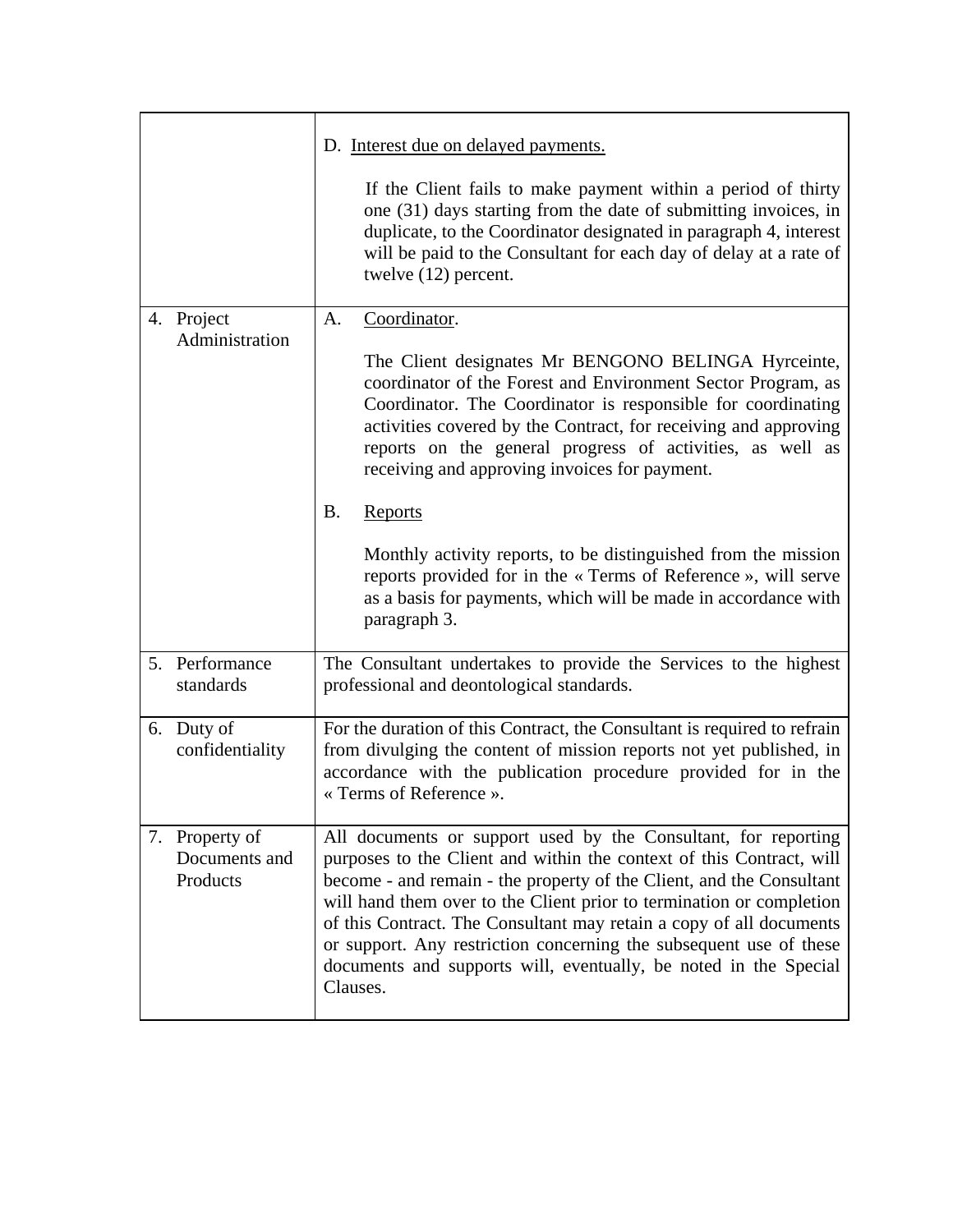| 8. Activities<br>forbidden to the<br>Consultant   | The Consultant agrees that, for the duration of this Contract, neither<br>it nor any body affiliated to it will be authorised to provide goods,<br>works, or services contrary to Cameroonian laws on forest<br>exploitation.                                                                                                                                                                                                                                                                                                                                                                                                                                                                                                                                                                                                                                                                                                                                                                                                                                                                                                                                                             |
|---------------------------------------------------|-------------------------------------------------------------------------------------------------------------------------------------------------------------------------------------------------------------------------------------------------------------------------------------------------------------------------------------------------------------------------------------------------------------------------------------------------------------------------------------------------------------------------------------------------------------------------------------------------------------------------------------------------------------------------------------------------------------------------------------------------------------------------------------------------------------------------------------------------------------------------------------------------------------------------------------------------------------------------------------------------------------------------------------------------------------------------------------------------------------------------------------------------------------------------------------------|
| 9. Insurance                                      | The Consultant will take all necessary measures for its own<br>insurance.                                                                                                                                                                                                                                                                                                                                                                                                                                                                                                                                                                                                                                                                                                                                                                                                                                                                                                                                                                                                                                                                                                                 |
| 10. Transfer                                      | The Consultant will neither transfer nor subcontract this Contract, or<br>any of its parts, without the prior written agreement of the Client.                                                                                                                                                                                                                                                                                                                                                                                                                                                                                                                                                                                                                                                                                                                                                                                                                                                                                                                                                                                                                                            |
| 11. Applicable Law<br>and Language of<br>Contract | This Contract is subject to Cameroonian law and the language of the<br>Contract is French.                                                                                                                                                                                                                                                                                                                                                                                                                                                                                                                                                                                                                                                                                                                                                                                                                                                                                                                                                                                                                                                                                                |
| 12 Resolution of<br>disputes                      | All disputes, controversies or complaint due or linked to this<br>Contract or to the violation, termination or invalidity of this<br>Contract, will be resolved by arbitration in accordance with the<br>current UNCITRAL arbitration rules.                                                                                                                                                                                                                                                                                                                                                                                                                                                                                                                                                                                                                                                                                                                                                                                                                                                                                                                                              |
| 13. Special<br>conditions                         | Any contractual clause contrary to the terms and spirit of the<br>« Terms of Reference », along with the current contract for<br>the same services between the Consultant and DFID, will not<br>be binding upon the Consultant.<br>Any restrictive measure or sanction applied to the Consultant<br>$\overline{\phantom{a}}$<br>by the Ministry of Environment and Forestry prior to the<br>signing of this contract will not be binding upon the<br>Consultant.<br>The Consultant will receive, in writing from the Client, 45<br>days' notice as from the day the new Independent Observer<br>recruited by international bidding takes office. This contract<br>will continue its normal course during the notice period.<br>The Client authorises the Consultant to publish previous<br>mission reports, along with the final report of the first<br>transition phase of the project « independent observer in<br>support to control and monitoring of forestry regulation<br>offences $\ast$ eight (8) days after the signing of this Contract.<br>In Annexe A, the term 'CCU' refers to the Central Control<br>Unit or any other services competent in forest control<br>operations. |